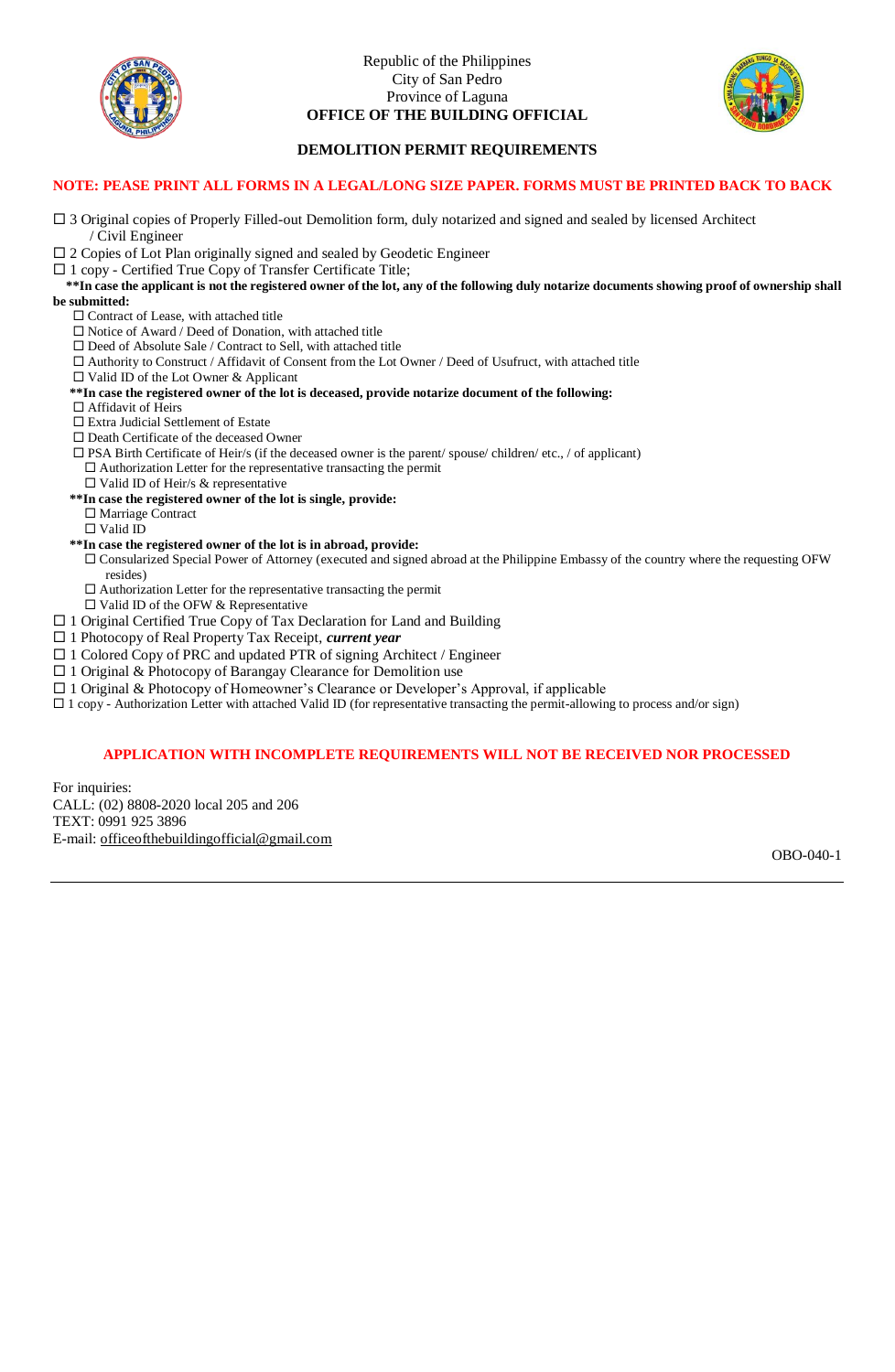**OBO-065-0**



# **OFFICE OF THE BUILDING OFFICIAL**

# **DEMOLITION PERMIT**

| APPLICATION NO. |  |  |  |  |  |  |  |  |  |
|-----------------|--|--|--|--|--|--|--|--|--|
|                 |  |  |  |  |  |  |  |  |  |

| DP NO. |  |  |  |  |  |  |  |  |
|--------|--|--|--|--|--|--|--|--|
|        |  |  |  |  |  |  |  |  |

DP NO. BUILDING PERMIT NO.

### **BOX I (TO BE ACCOMPLISHED BY THE OWNER/APPLICANT)**

| OWNER/APPLICANT                                                                                                                                                                                       | LAST NAME                                                  |                               | <b>FIRST NAME</b>          | M.I         |            | <b>TIN</b>                    |  |  |
|-------------------------------------------------------------------------------------------------------------------------------------------------------------------------------------------------------|------------------------------------------------------------|-------------------------------|----------------------------|-------------|------------|-------------------------------|--|--|
| FOR CONSTRUCTION OWNED<br>BY AN ENTERPRISE                                                                                                                                                            |                                                            |                               | FORM OF OWNERSHIP          |             |            | USE OR CHARACTER OF OCCUPANCY |  |  |
| ADDRESS: No. STREET                                                                                                                                                                                   |                                                            | BARANGAY                      | CITY/MUNICIPALITY ZIP CODE |             |            | TELEPHONE No.                 |  |  |
| LOCATION OF DEMOLITION WORKS: LOT No. ______ BLK. No. ______ TCT No. ________________TAX DEC No_____                                                                                                  |                                                            |                               |                            |             |            |                               |  |  |
|                                                                                                                                                                                                       |                                                            |                               |                            |             |            |                               |  |  |
| <b>SCOPE OF WORK</b><br><b>ODEMOLITION</b>                                                                                                                                                            |                                                            |                               |                            |             |            |                               |  |  |
| <b>BOX 2</b>                                                                                                                                                                                          |                                                            |                               |                            |             |            |                               |  |  |
| FULL-TIME INSPECTOR AND SUPERVISOR OF DEMOLITION WORKS                                                                                                                                                |                                                            |                               |                            |             |            |                               |  |  |
|                                                                                                                                                                                                       |                                                            |                               | Address                    |             |            | Tel No.                       |  |  |
|                                                                                                                                                                                                       |                                                            |                               | PRC No.                    |             |            | Validity                      |  |  |
|                                                                                                                                                                                                       | <b>ARCHITECT or CIVIL ENGINEER</b>                         |                               | PTR No.                    |             |            | Date Issued                   |  |  |
| Date                                                                                                                                                                                                  | (Seal and Signature Over Printed Name)                     |                               | Issued at                  |             |            | TIN                           |  |  |
| BOX 3 (TO BE ACCOMPLISHED BY THE APPLICANT)                                                                                                                                                           |                                                            |                               |                            |             |            |                               |  |  |
| APPLICANT                                                                                                                                                                                             |                                                            |                               | WITH MY CONSENT: LOT OWNER |             |            |                               |  |  |
|                                                                                                                                                                                                       |                                                            |                               |                            |             |            |                               |  |  |
|                                                                                                                                                                                                       | (Signature Over Printed Name)                              |                               |                            |             |            |                               |  |  |
|                                                                                                                                                                                                       |                                                            | (Signature Over Printed Name) |                            |             |            |                               |  |  |
| <b>Address</b>                                                                                                                                                                                        |                                                            |                               | <b>Address</b>             |             |            |                               |  |  |
| C.T.C. No.<br>Date Issued                                                                                                                                                                             | Place Issued                                               |                               | C.T.C. No.                 | Date Issued |            | Place Issued                  |  |  |
| <b>BOX4</b>                                                                                                                                                                                           |                                                            |                               |                            |             |            |                               |  |  |
| REPUBLIC OF THE PHILIPPINES<br>CITY/MUNICIPALITY OF                                                                                                                                                   |                                                            | S.S                           |                            |             |            |                               |  |  |
| BEFORE ME, at the City/Municipality of                                                                                                                                                                |                                                            |                               |                            |             | personally |                               |  |  |
| appeared the following:                                                                                                                                                                               |                                                            |                               |                            |             |            |                               |  |  |
|                                                                                                                                                                                                       |                                                            |                               |                            |             |            |                               |  |  |
|                                                                                                                                                                                                       | APPLICANT                                                  |                               | C.T.C. No.                 | Date Issued |            | Place Issued                  |  |  |
|                                                                                                                                                                                                       | LICENSED ARCHITECT OR CIVIL ENGINEER                       |                               | C.T.C. No.                 | Date Issued |            | Place Issued                  |  |  |
| Whose signatures appear herein above, known to me to be the same persons who executed this standard prescribed form and<br>acknowledged to me that the same is their free and voluntary act and deed. | WITHNESS MY HAND SEAL on the date and place above written. |                               |                            |             |            |                               |  |  |
|                                                                                                                                                                                                       |                                                            |                               |                            |             |            |                               |  |  |
|                                                                                                                                                                                                       |                                                            |                               |                            |             |            |                               |  |  |

**\*Accomplished in three (3) copies**